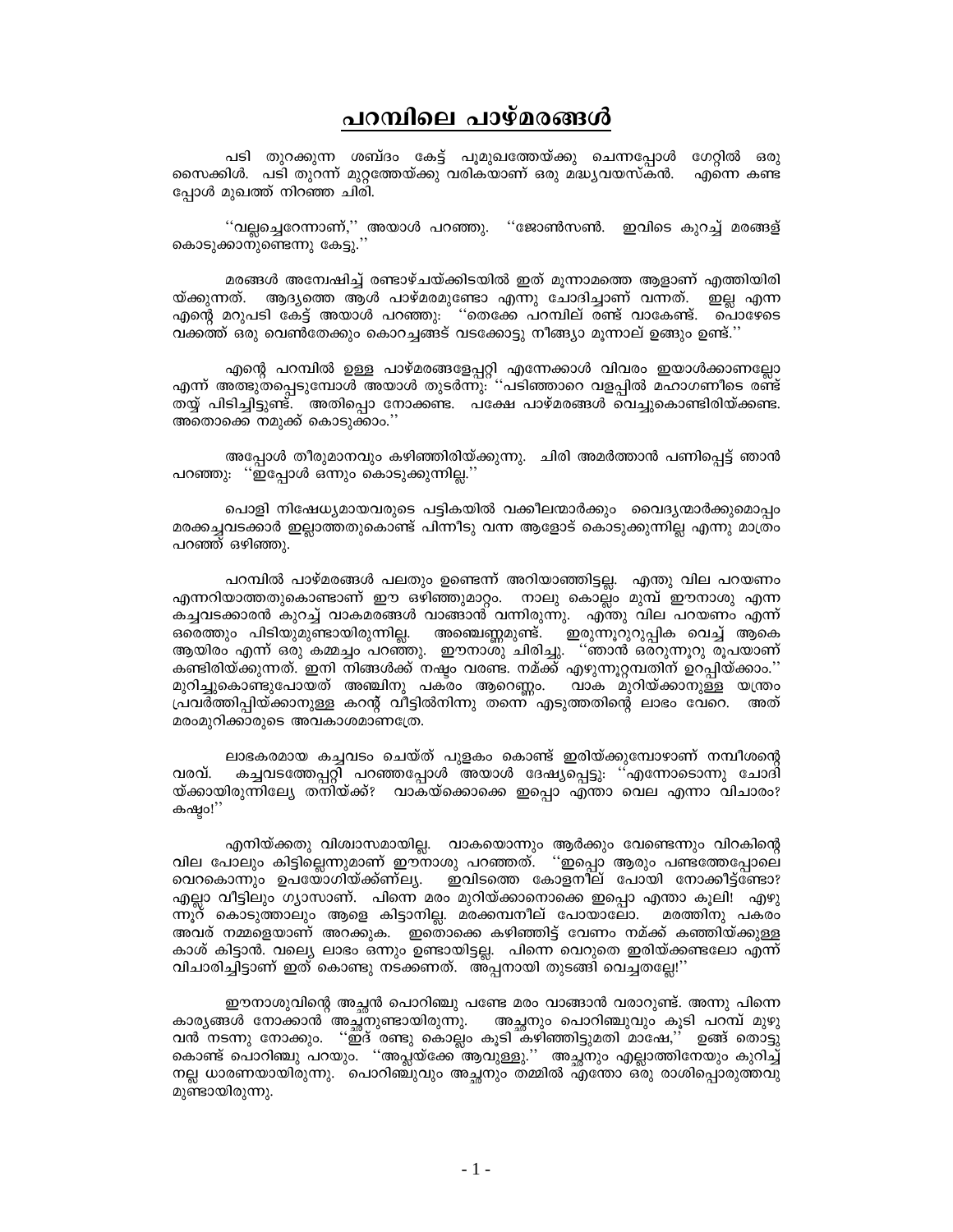അച്ഛൻ കിടപ്പായതോടെയാണ് പറമ്പിലെ വിഭവങ്ങളേക്കുറിച്ച് ആലോചിയ്ക്കുന്ന ത്. ഉപദേശവുമായി ധാരാളം ആളുകൾ വന്നു. ഇത്രയധികം ഭൂമിയുണ്ടായിട്ടെന്താ? വല്ല ഫലവുമുണ്ടോ? കേറ്റവും ഇറക്കവുമായി കിടക്കുകയല്ലേ? എന്നോടൊന്നു പറഞ്ഞാൽ മതി. മണ്ണിന് ഇപ്പൊ നല്ല ഡിമാന്റാണ്. ചുരുങ്ങീത് ഒരു അമ്പതു ലോഡ് കിട്ടും. എല്ലാം നിരപ്പാക്കിത്തരാം.

കൃഷിയുടെ ഉപദേശികളും ഉണ്ടായിരുന്നു. ഈ മാവും പ്ലാവും ഉണ്ടായിട്ടൊന്നും എന്നിട്ട് റബ്ബറ് വെയ്ക്കാം. ഒരു കാര്യവുമില്ല. എല്ലാം മുറിച്ചു വിൽക്കണം. ആറേഴു കൊല്ലം കുറച്ച് കാശ് ഇറക്കണമെന്നേയുള്ളു. പിന്നെ വരവാണ്. നിങ്ങൾ വെറുതെ ഇരു ന്നാൽ മതി. ജീവിയ്ക്കാൻ വേറെ ഒന്നും വേണ്ട.

ഭൂമിയുടെ ഭാരം ചുമലിൽ വീഴാൻ പോവുന്നത് ഭീതിയോടെയാണ് അറിഞ്ഞത്. മാടമ്പ് കുഞ്ഞുക്കുട്ടന്റെ അവിഘ്നമസ്തു എന്ന നോവലിലെ ഏട്ടനേപ്പോലെയായിരുന്നു ഞാൻ. (സോപ്പു വേണ്ലോ, അന്യേൻ വരട്ടെ; ഈ പറമ്പ് കൊടുക്കോ, അന്യേൻ വരട്ടെ.)

അച്ഛനുള്ളതുകൊണ്ട് തീരുമാനമെടുക്കാനൊക്കെ ആളുണ്ടല്ലോ എന്ന മറുപടി കേട്ട് ഉപദേശികൾ ചിരിച്ചു. ഇനി അച്ഛനോടൊന്നും ചോദിയ്ക്കണ്ട. വയസ്സ് പത്തെൺപത്തെട്ടാ യില്ലേ? ഇനി വല്യെ ഈടൊന്നും ഉണ്ടാവില്ല.

ഉപദേശികളുടെ കണക്കുകൂട്ടൽ തെറ്റി. ആറു മാസത്തോളം നീണ്ടുനിന്ന ബോധാ ബോധസഞ്ചാരത്തിനു ശേഷം അച്ഛൻ ജീവിതത്തിലേയ്ക്കു തിരിച്ചുവന്നു. അച്ഛന്റെ സ്വഭാ വത്തിനു തീരെ നിരക്കാത്ത നൂറു നൂറു ശാഠ്യങ്ങളോടെയായിരുന്നു തിരിച്ചുവരവ്. ``ആദ്യം ആവശ്യപ്പെട്ടത് ബാങ്ക് പാസ്സ് ബുക്ക് ആണ്. അതു തുറന്നു നോക്കിയപ്പോൾ സംശയം പിടികൂടി. ബാലൻസ് ഇത്രയ്ക്കു കുറയാൻ എന്താണ് കാരണം? എന്തായിരുന്നു ഇത്രയ ധികം ചെലവ്? ചികിത്സയേപ്പറ്റിയൊന്നും അച്ഛന് അറിയുമായിരുന്നില്ല. പണത്തേപ്പറ്റി വേവലാതിയായി. അച്ഛൻ പൊറിഞ്ചുവിനെ വിളിച്ചുവരുത്തി. തെക്കേ പറമ്പിലെ പ്ലാവ് എന്തു വിലയ്ക്ക് എടുക്കാം?

താനിപ്പോൾ കച്ചവടമൊക്കെ നിർത്തിയെന്നും മകനാണ് കാര്യങ്ങൾ നോക്കുന്ന തെന്നും പൊറിഞ്ചു അറിയിച്ചു. മകനെ കൂട്ടിക്കൊണ്ടു വന്നു. ഇൗനാശു പ്ലാവ് പരിശോധി ഇരുപത്തയ്യായിരത്തിന് കരാറായി. ആയിരം ഉറുപ്പിക അച്ഛന്റെ കയ്യിൽ അച്ചാരം കൊടുത്ത് അയാൾ പോയി.

മരത്തേക്കുറിച്ച് ഒരു വിവരവുമില്ലാത്ത എനിയ്ക്കു തന്നെ കാര്യം പന്തിയായില്ല എന്നു തോന്നി. വൈകാതെ ബന്ധുസന്ധുക്കൾ ഇടപെട്ടു. എന്താ പ്ലാവിന്റെ വലിപ്പം! ചുരുങ്ങിയത് അമ്പതിനായിരമെങ്കിലും വില മതിയ്ക്കുന്ന അതിന് ഇരുപത്തയ്യായിരമോ? അച്ഛന് ബോധമില്ലാത്തതല്ലേ? അതു പറഞ്ഞാൽ പൊറിഞ്ചുവിന് മനസ്സിലാവില്ലേ? തന്ന ആയിരം മടക്കിക്കൊടുത്ത് കാര്യം പറയണം. അച്ഛനെ അറിയാവുന്നതുകൊണ്ട് പൊറിഞ്ചു വിന് കാര്യം മനസ്സിലായി. പക്ഷേ ഈനാശുവിനെ കാര്യം പറഞ്ഞു മനസ്സിലാക്കാൻ കുറച്ചു ഞെരുങ്ങി. അതിന്റെ പേരിൽ അപ്പനും മകനും കുറച്ച് വാക്കു തർക്കമുണ്ടായി. ഒടുവിൽ മനസ്സില്ലാമനസ്സോടെ ഈനാശു പണവും കൊണ്ട് മടങ്ങി.

ആ പ്ലാവിന്റെ കഥയോ? ആ പറമ്പ് ഇതിനകം കൈമാറിപ്പോയിരുന്നു. പാറളം പഞ്ചായത്തിലേയ്ക്കുള്ള കുടിവെള്ള ശുദ്ധീകരണപ്ലാന്റിനുള്ള അമ്പതു സെന്റിൽ അതു പെട്ടു. മരങ്ങൾ മുറിച്ചുകൊള്ളാൻ പഞ്ചായത്ത് പ്രസിഡണ്ട് പറഞ്ഞു. അതുകൊണ്ട് തിര ക്കിട്ട് പ്ലാവ് മുറിച്ചെടുത്തു. അത് പടുമുറിയായിപ്പോയതുകൊണ്ട് മരക്കമ്പനിക്കാർ പിൻവാ ്വേറെ ആരും വാങ്ങാൻ വന്നതുമില്ല. രണ്ടു കൊല്ലം മഴയും വെയിലും കൊണ്ട് ങ്ങി. കിടന്ന മരം പിന്നീട് ഒരാൾ ഇരുപതിനായിരം ഉറുപ്പികയ്ക്ക് വാങ്ങിക്കൊണ്ടുപോയി. മുറി യ്ക്കാനുള്ള കൂലിയും മറ്റും കയ്യിൽനിന്നു പോയത് ലാഭം. അതോടെ മരക്കച്ചവടം എനിയ്ക്ക് ഒരു പേടിസ്വപ്നമായി.

മൂന്നേക്കറോളം വരുന്ന പറമ്പിൽ അധികവും മാവും കശുമാവും പ്ലാവുമായിരുന്നു. ജോലിയിൽനിന്നു വിരമിച്ചപ്പോൾ അച്ഛൻ പറമ്പ് ഒരു പരീക്ഷണത്തിനു വിധേയമാക്കി. കശുമാവുകളെല്ലാം മുറിച്ചുമാറ്റി. അവിടെയൊക്കെ തെങ്ങുവെച്ചു അച്ഛൻ. മാവും പ്ലാവും നിലനിർത്തി. തേക്ക് വെച്ചു. പുഴക്കരയിൽ ജാതി വെച്ചുപിടിപ്പിച്ചു. ഇഞ്ചിയും മഞ്ഞളും മരക്കിഴങ്ങും നട്ടു. പറമ്പിൽ കണ്ടമെടുത്ത് നെൽക്കൃഷിയിറക്കി. മോട്ടോർ വെച്ച് പുഴ യിൽനിന്ന് വെള്ളമെടുത്ത് പറമ്പ് ലോപമില്ലാതെ നനച്ചു.